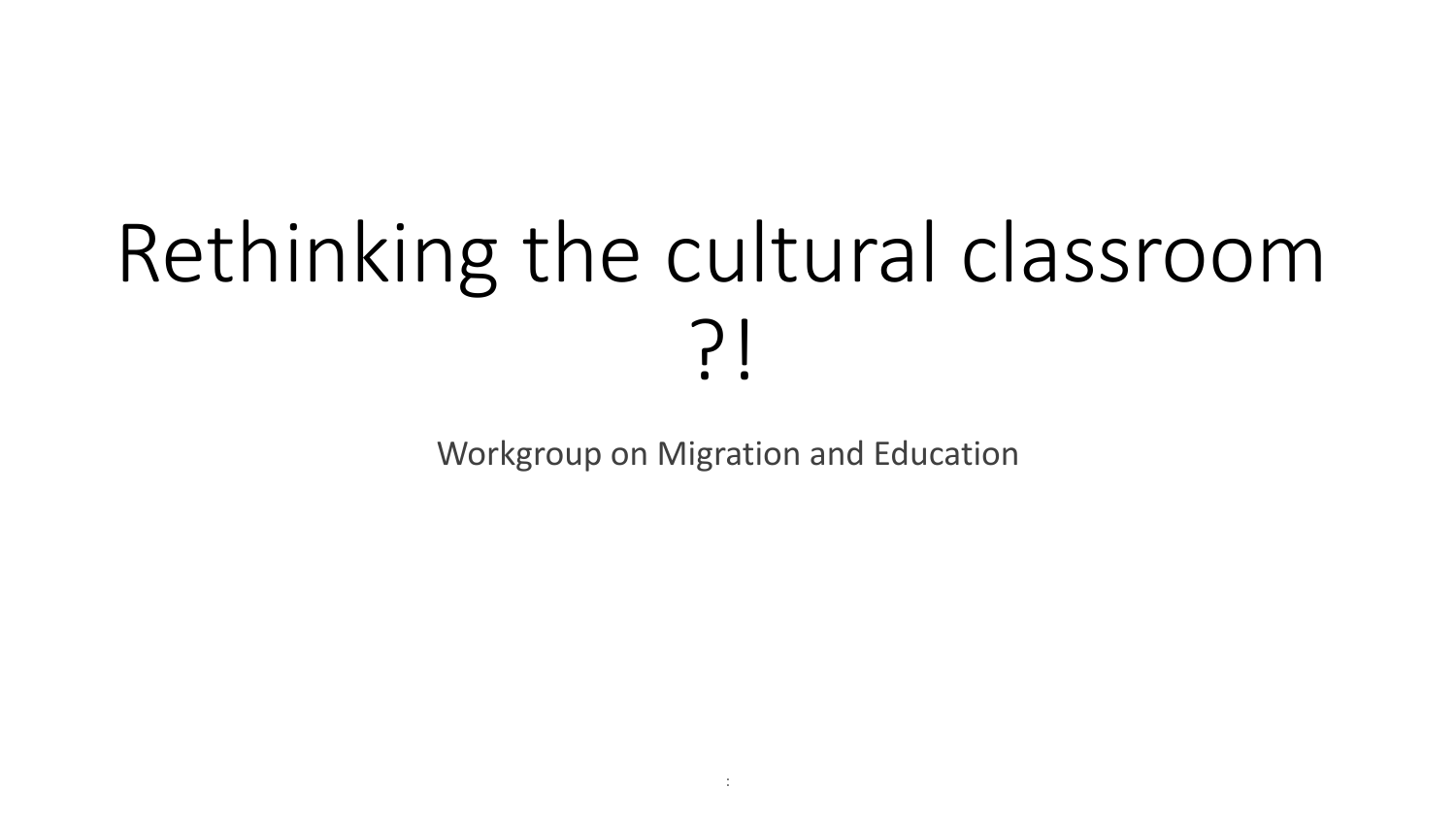-Refugee crisis and its effect on migration #helparefugeeinmyclass #lowerlevel -Migration in Europe: is this negative? #migrationisnotanimpoverishment -Schooldropout: certain groups have a higher dropout, why? #lowgradesformuslims #theyarenotusedtostudy -Problems with authority in the classroom: harder? #whiteschooleasylife #agression #radicalisation -Different learning and teaching styles according to cultures? #theirparentsarenotinvolved #notintegrated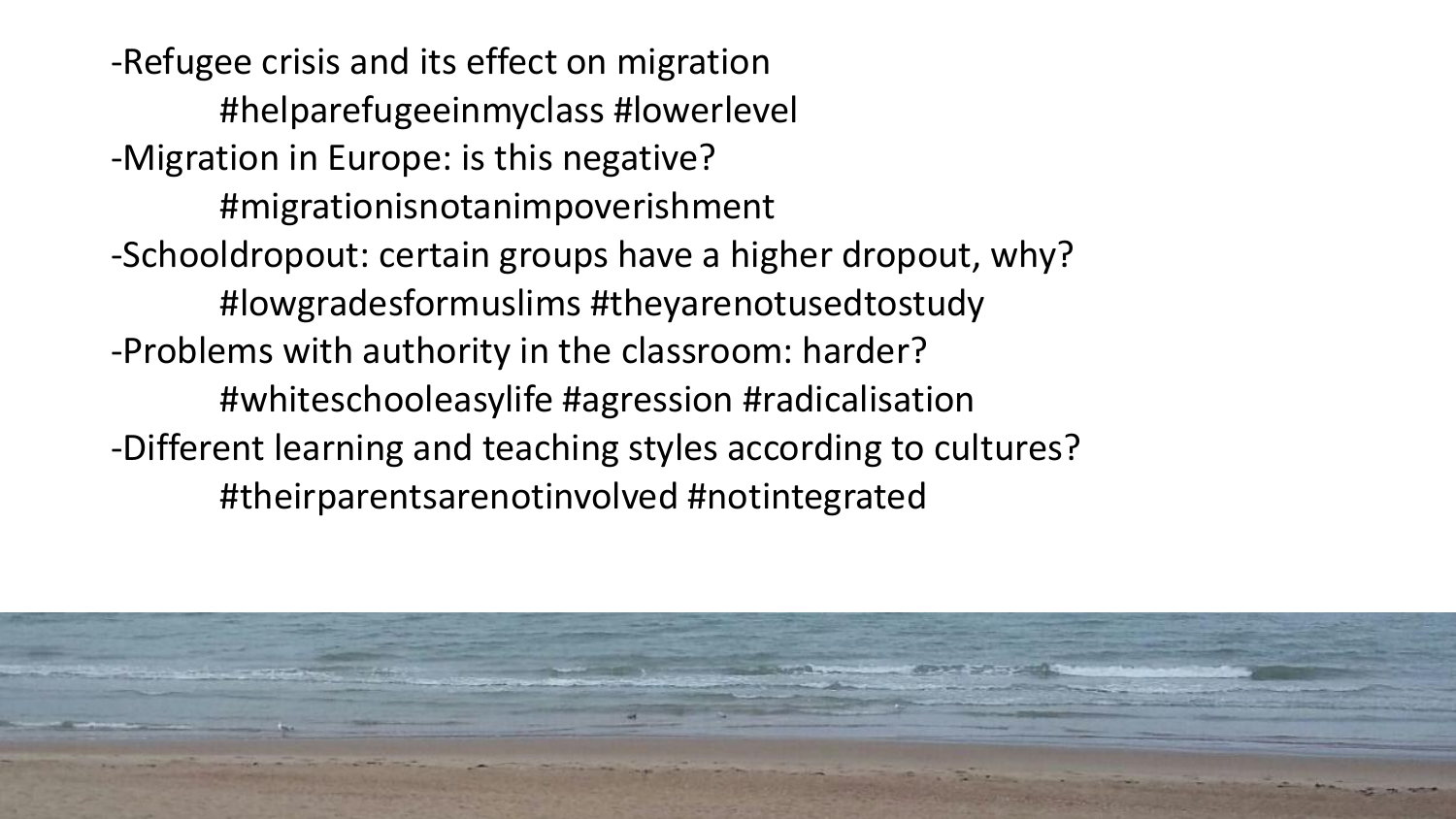## Actions this year

- Organisation of a 2-day seminar in Brussels
- Keynote speakers, inspiring practices, workshops
- Visits to school, theatre, museum with perspective on migrations

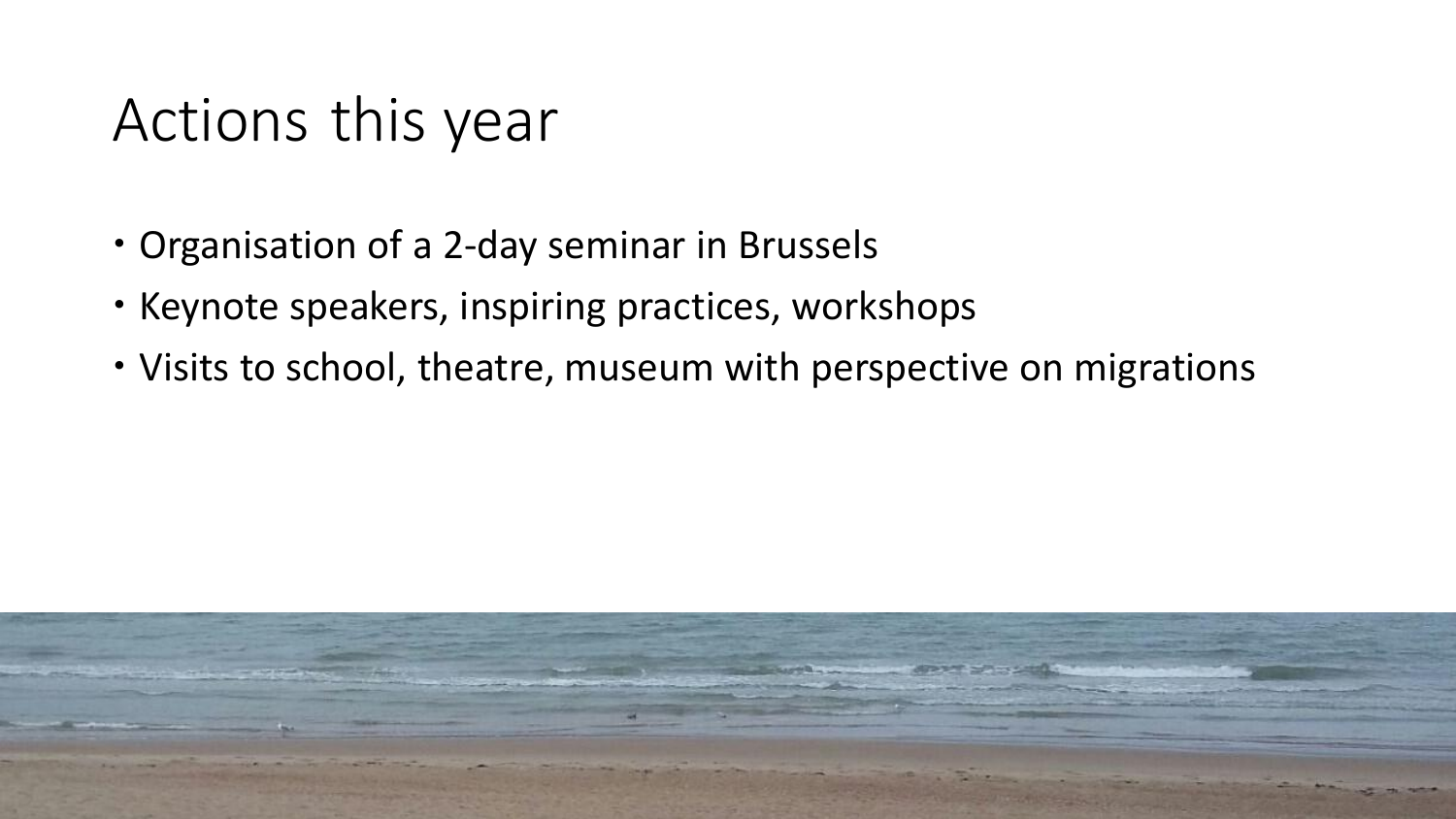#### Actions next year

 Organise similar event, but announced well in time to be an official inservice training, and attract more teachers of all over Europe.

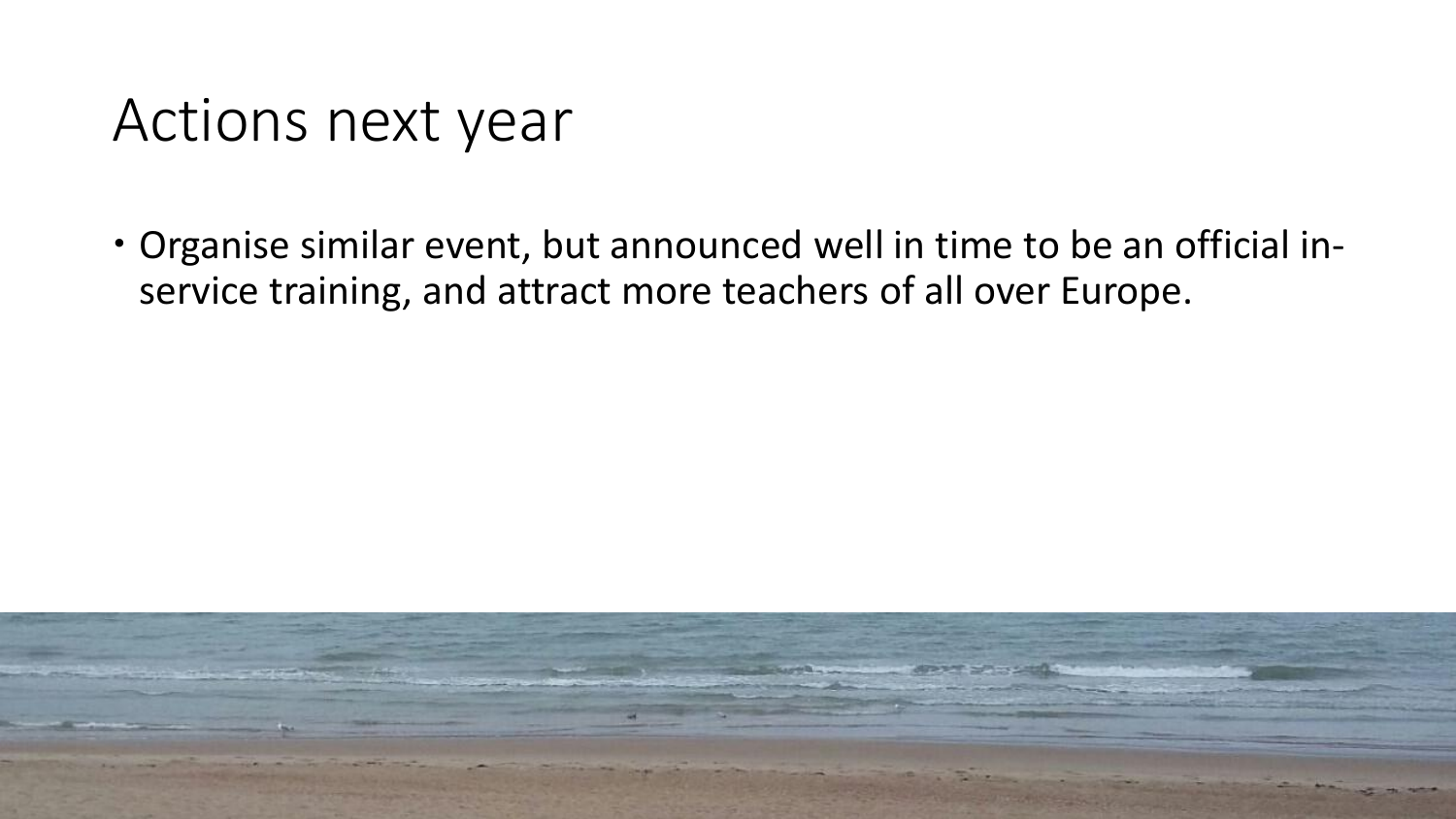## Target group

- Lecturers in teacher training and social work
	- Easy: STT grant
- Teachers and social workers
	- Not so easy: no STT grant in 2018

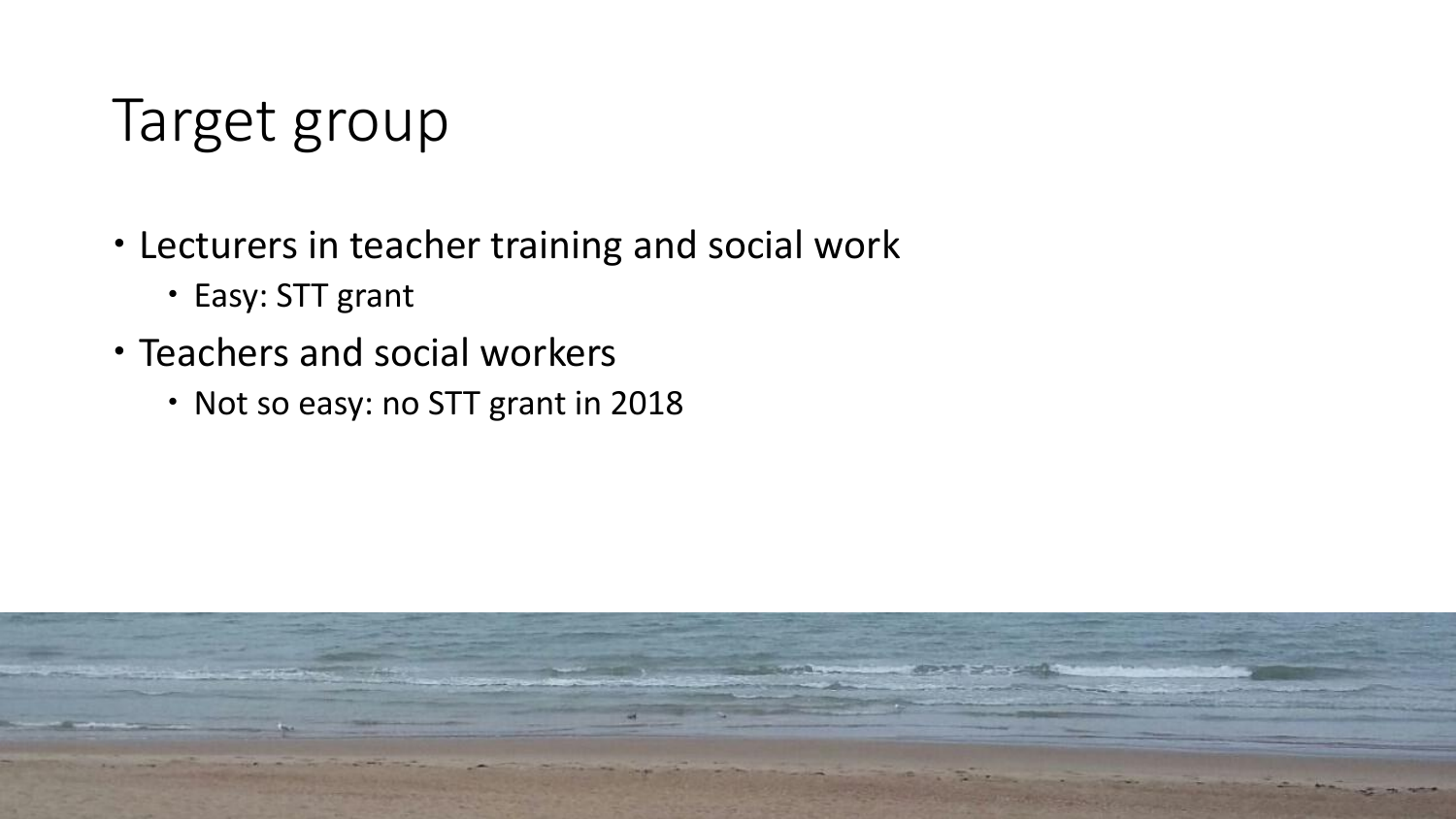#### Inspirations

- Keynote speakers
- Examples of good practice / good examples of practice
	- !! A good example is one that explains WHY it works !!

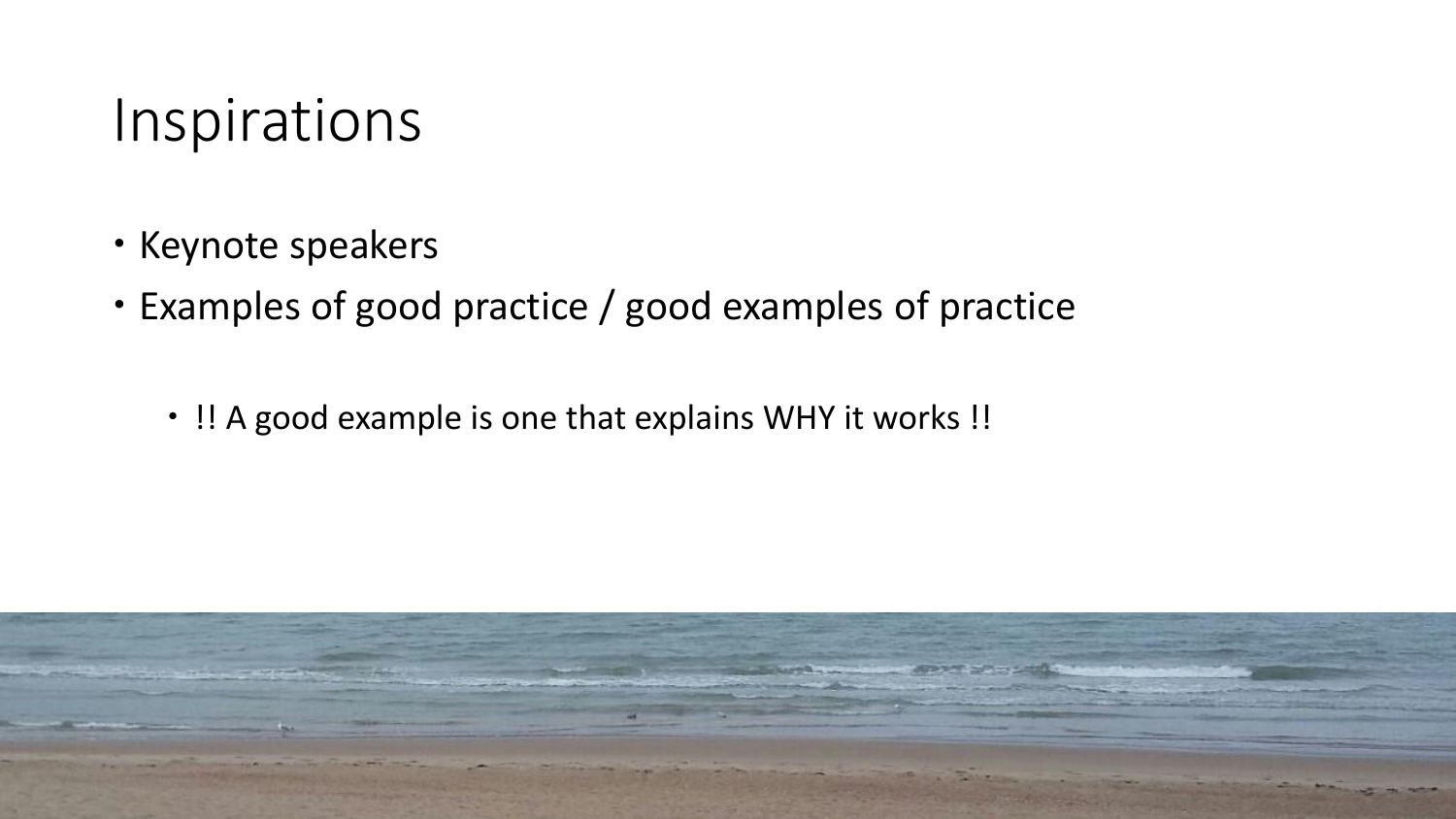#### Expected outcomes

- More than a list of good/best/inspiring actions
- A reflection on how one can translate a practice to one's own reality, and commit yourself a little bit
- An insight in why certain approaches work
- (skills so as to be able to offer an in-service course the year after)

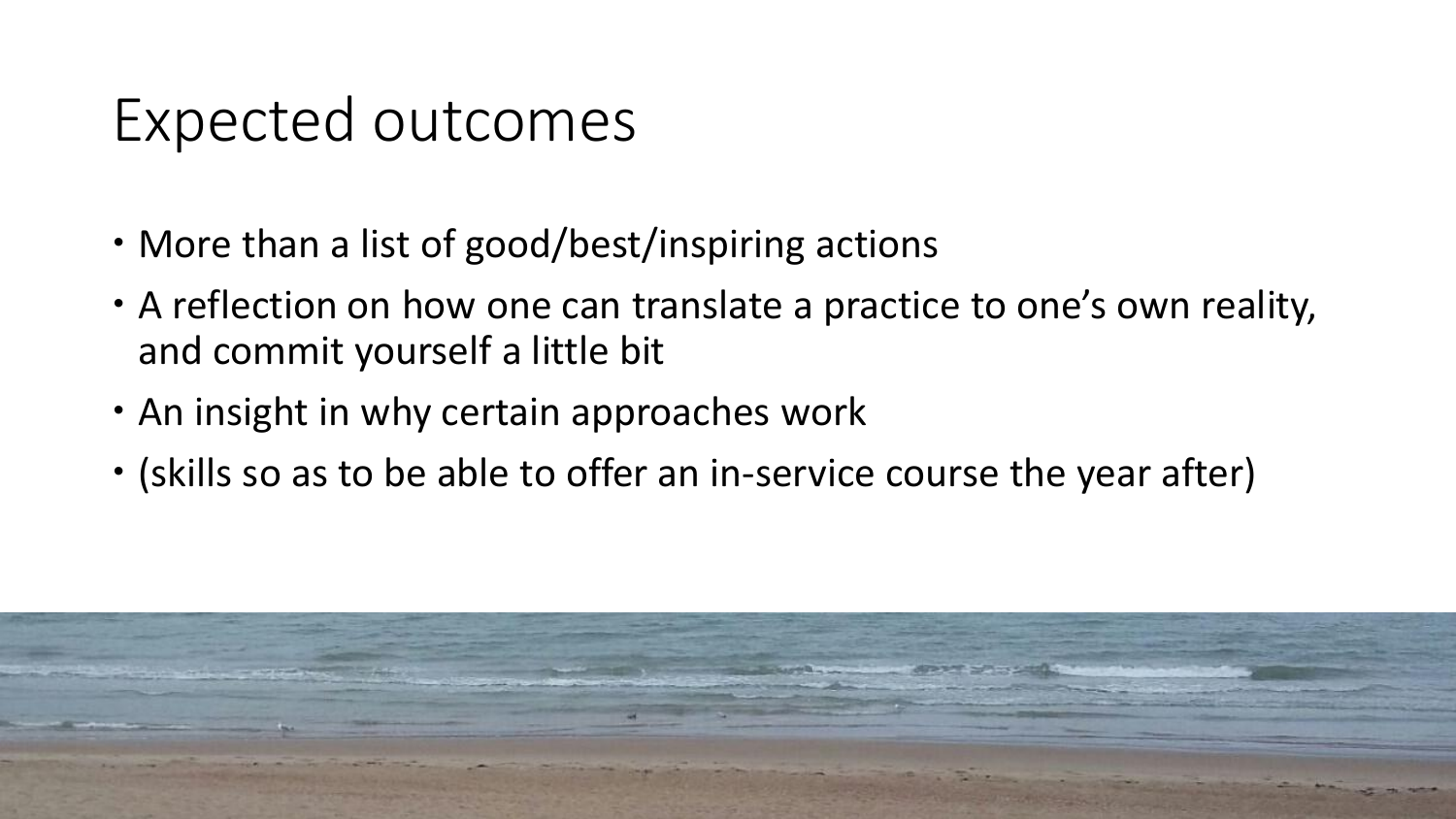| <b>Wednesday 21 March</b> |                    | <b>Friday 23 March</b> |                          |
|---------------------------|--------------------|------------------------|--------------------------|
| 18? 19? 20?               | Keynote            | $9:00 - 10:00$         | Keynote                  |
|                           |                    | 10:30-11:30            | workshops 4              |
|                           | <b>Dinner</b>      |                        | Lunch                    |
|                           |                    | 13:00-14-00            | <b>Optional visiting</b> |
| <b>Thursday 22 March</b>  |                    |                        | something                |
|                           |                    | 14:30-15:30            | <b>Visiting schools</b>  |
| $9:00 - 10:00$            | Keynote            |                        | optional                 |
| 10:30-11:30               | <b>Workshops 1</b> |                        |                          |
|                           | Lunch              |                        |                          |
| 13:00-14-00               | <b>Workshops 2</b> |                        |                          |
| 14:30-15:30               | <b>Workshops 3</b> | $\ddot{\phantom{a}}$   |                          |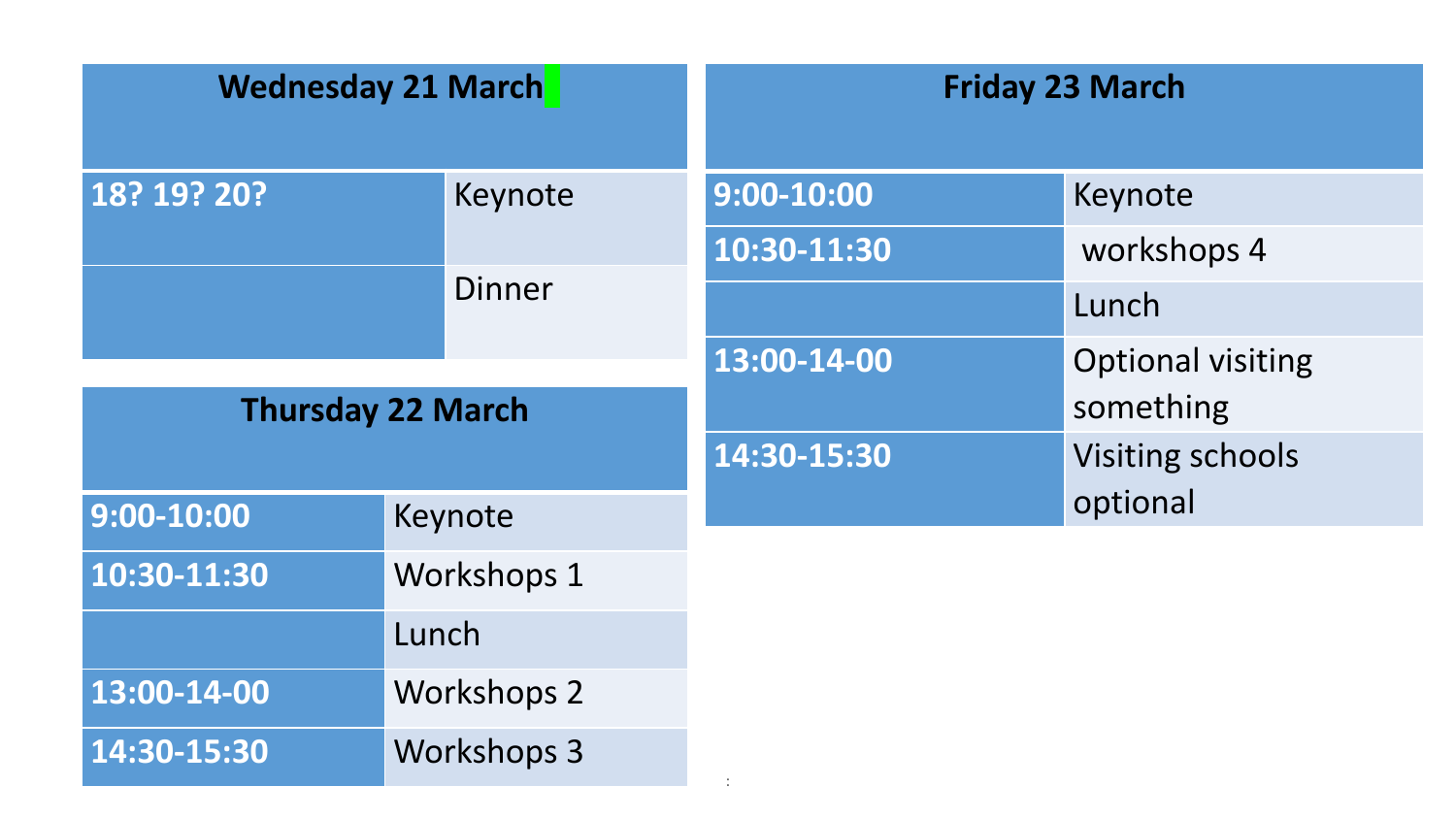# Related trainings and meetings

- [http://shipcon.eu.com/integrating-minority-migrant-refugee](http://shipcon.eu.com/integrating-minority-migrant-refugee-children-european-schools-society/)children-european-schools-society/
	- > Martine and Niomi will go. Other people interested?
- IONG workgroup